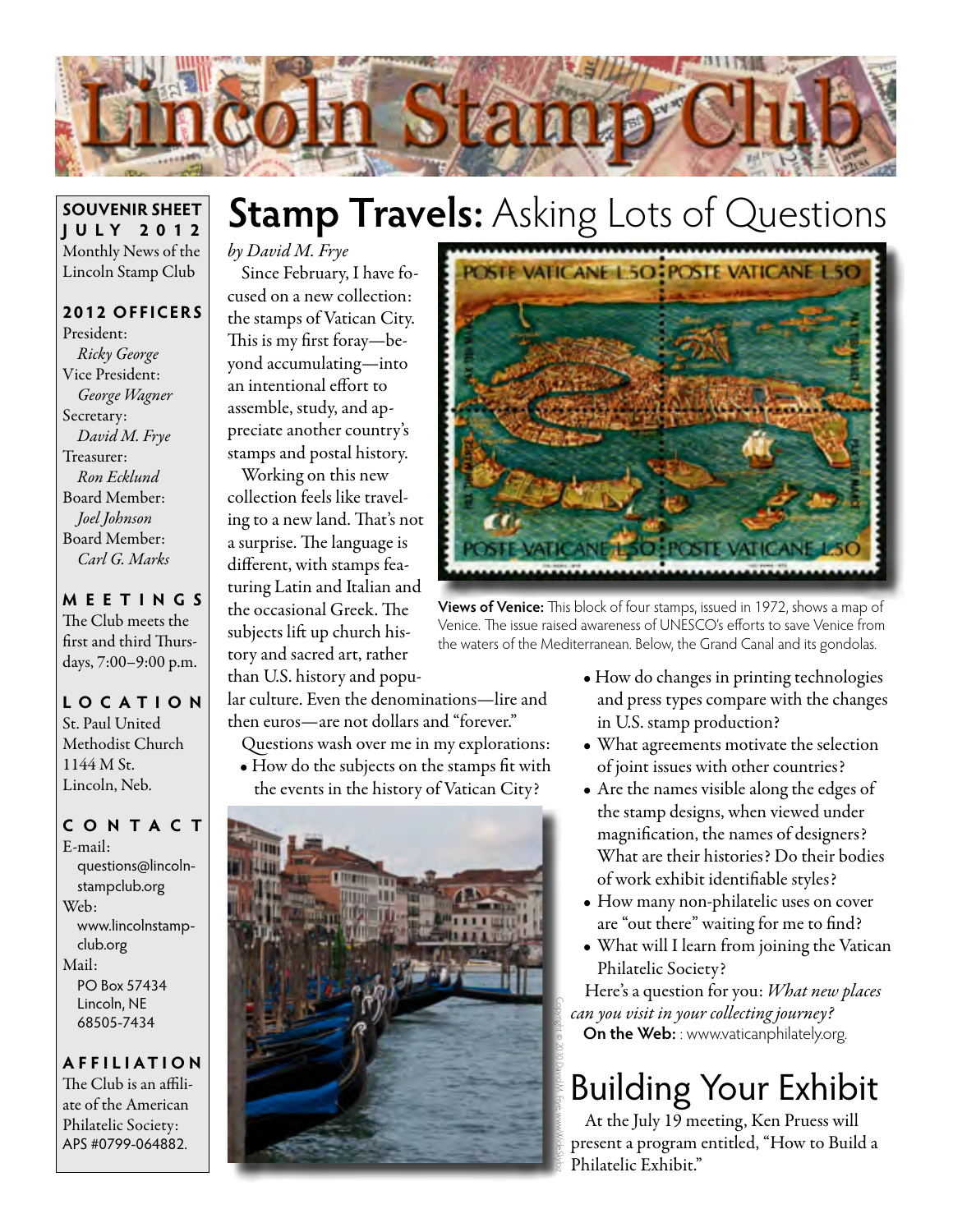#### p. 2 • **Souvenir Sheet** • Lincoln Stamp Club

## **July Exchange**

The Club offers the following items at its monthly exchange. Payments may be made in cash or in personal checks made out to the Club.

| Lot #        | Description                                                                                             | Catalogue                | Open    | Final | Name                          |
|--------------|---------------------------------------------------------------------------------------------------------|--------------------------|---------|-------|-------------------------------|
| $\bullet$ 01 | Nebraska 1981 Upland Game Bird Stamp-F/VF, NG                                                           |                          | \$1.00  |       |                               |
| $\bullet$ 02 | U.S. #214-F-NH, W/Tab-H                                                                                 | \$200.00                 | \$60.00 |       |                               |
| $\bullet$ 03 | U.S. #219D-F-VF, HR                                                                                     | \$200.00                 | \$60.00 |       |                               |
| $\bullet$ 04 | U.S. #488-Line Pr., F-VF, NH; Nice & Fresh                                                              | \$65.00                  | \$29.00 |       |                               |
| $\bullet$ 05 | U.S. #2602-Strip of 3, MNH                                                                              | \$2.50                   | \$0.70  |       |                               |
| $\bullet$ 06 | U.S. #C7-F-VF, LH                                                                                       | \$2.40                   | \$1.50  |       |                               |
| $\bullet$ 07 | U.S. #C8-F-VF, LH                                                                                       | \$4.15                   | \$2.25  |       |                               |
| $\bullet$ 08 | U.S. #C9-VF, MNH                                                                                        | \$18.50                  | \$7.50  |       |                               |
| $\bullet$ 09 | U.S. #C10-Unused, Disturbed Gum, HR, Face Scrape                                                        | \$6.00                   | \$0.01  |       |                               |
|              | and Straight Edge, F-VF                                                                                 |                          |         |       |                               |
| $\bullet$ 10 | U.S. #C17-M, VF, VLH                                                                                    | \$3.00                   | \$1.50  |       |                               |
| $\bullet$ 11 | U.S. #C21-Used, F                                                                                       | \$1.80                   | \$0.75  |       |                               |
| $\bullet$ 12 | U.S. #C23-F-FV, Used, with Plate # and "Top" Tab                                                        | \$0.25                   | \$0.15  |       |                               |
| $\bullet$ 13 | U.S. #C23-MNH Center line block of 4                                                                    | \$3.75                   | \$1.75  |       |                               |
| $\bullet$ 14 | U.S. #C38-F-VF, NH                                                                                      | \$0.25                   | \$0.10  |       |                               |
| $\bullet$ 15 | U.S. #Q5-MH, w/Straight Edge, Pencil Note on Back                                                       | \$27.50                  | \$9.00  |       |                               |
| $\bullet$ 16 | U.S. #Q5-F-VF with VLH; Nice & Fresh                                                                    | \$27.50                  | \$11.00 |       |                               |
| $\bullet$ 17 | U.S. #PS 69-World Stamp Expo '89 Souvenir Card;                                                         | \$10.00                  | \$2.00  |       |                               |
|              | Small Corner Bend                                                                                       |                          |         |       |                               |
| $\bullet$ 18 | U.S. #U349-10/2/1893; Clipped Corner                                                                    | \$4.00                   | \$0.40  |       |                               |
| $\bullet$ 19 | U.S. #U349-Entire w/two #233; Registered, Fwd. Stamps \$3.00                                            |                          | \$1.00  |       |                               |
| $\bullet$ 20 | U.S. #U350—Cover to Amsterdam, Netherlands;                                                             | $$14.00+$                | \$12.50 |       |                               |
|              | Amsterdam Backstamp                                                                                     |                          |         |       |                               |
| $\bullet$ 21 | Foreign-40+ Covers with 125+ Stamps                                                                     |                          | \$5.00  |       |                               |
|              | The following donated lots benefit the Club's programs and activities. Thanks for your generous offers! |                          |         |       |                               |
| $\bullet$ 22 | Standard Handbook of Stamp Collecting, Richard McP. Cabeen -                                            |                          | No Min. |       |                               |
| $\bullet$ 23 | Lot of The Duck Report, 14 Assorted Issues, 1990-1998                                                   |                          | No Min. |       |                               |
| $\bullet$ 24 | Lot of 10 Stock Pages; Clean                                                                            |                          | No Min. |       | the control of the control of |
| $\bullet$ 25 | White Ace First Day Cover Album (50 Flippable Sleeves)                                                  |                          | No Min. |       |                               |
| $\bullet$ 26 | Cover Album (20 Three-pocket Pages)                                                                     |                          | No Min. |       |                               |
| $\bullet$ 27 | U.S. -60+ Oversize Covers with 250+ Stamps, Some High-\$                                                | $\overline{\phantom{m}}$ | No Min. |       |                               |
| $\bullet$ 28 | U.S.-#3506a-j, Great Plains Prairie; First Day Ceremony                                                 |                          | No Min. |       |                               |

in Lincoln, Full Set of 10 FD Folders, 1 Duplicate; Program Photos by Michael Forsberg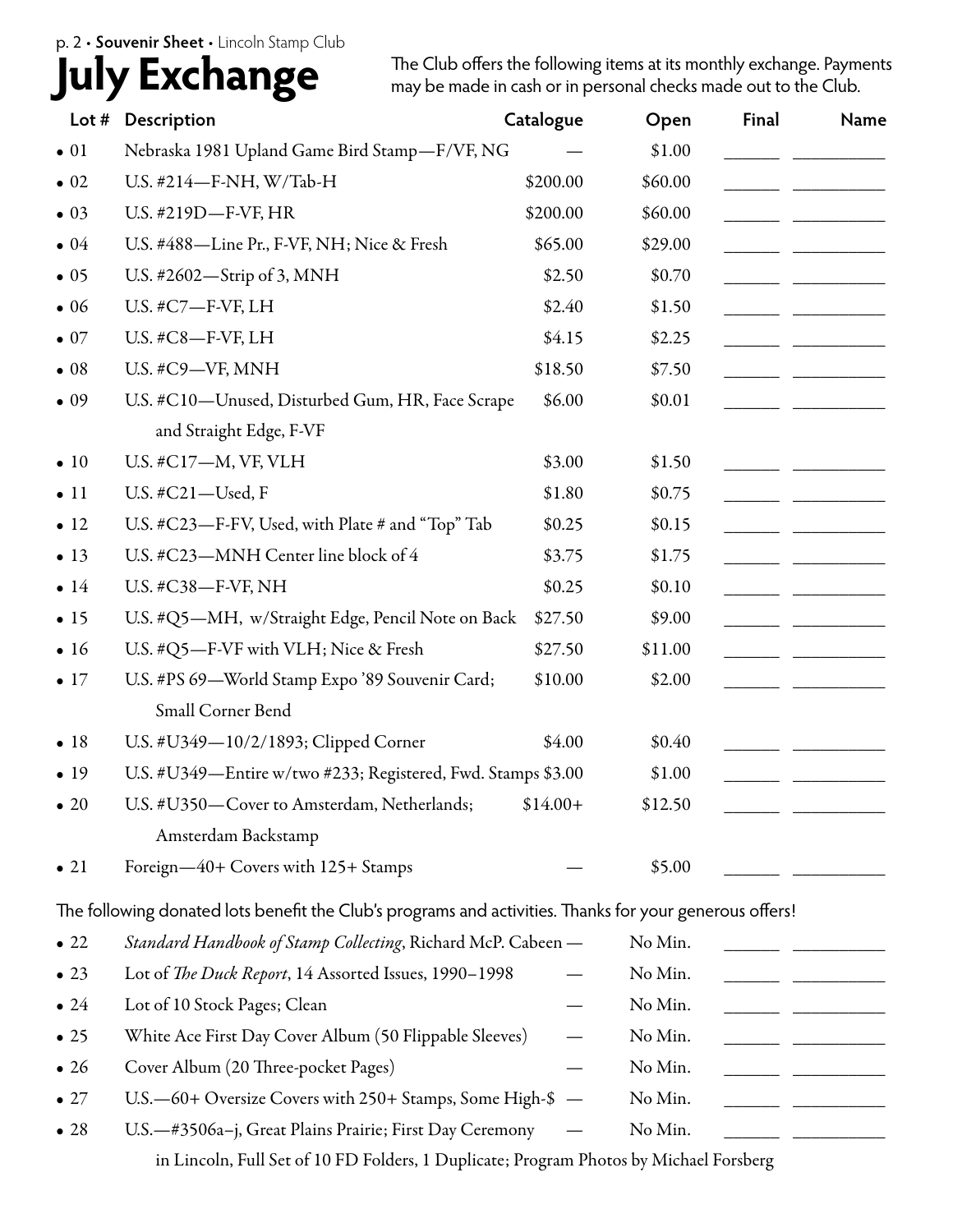# **Silent Mail Exchange: Last Chance!**

The Club has received a number of philatelic items that we are offering by a silent mail exchange. These items originally appeared in the May newsletter. Unsold items will be added to the Beginners' Table at the next LINPEX. To submit offers for these items, please note the following rules:

- 1. Write your maximum offer in the space by the item(s) you'd like to purchase. **The minimum offer is now \$0.25**.
- 2. Seal your offer in an envelope and bring it to the first July meeting or mail it with a postmark no later than **July 13, 2012**, to:  **David Frye, 5600 SW 80th Court, Denton, NE 68339-3332.**
- 3. Two Club officers will open the sealed mailings and award items according to the following rules:
	- a. Highest offer receives the item at the maximum submitted price or \$0.25 more than the second highest, whichever is less. (Examples: \$1.00 beats \$0.00 at \$0.25; \$3.05 beats \$3.00; \$5.00 beats \$4.00 at \$4.25.)
	- b. Ties will be resolved by tosses of a coin.
- 4. Items will be brought to the July 19 Club meeting. If you would prefer to receive your item by mail, check the shipping box below. When you receive the item(s), send a check to the Club for your total purchase(s) plus shipping for media mail. The total will be noted on an enclosure with your item(s).

| <b>NAME:</b>                                           | <b>ADDRESS:</b> |                   |      |             | $SHIP: \Box$ |
|--------------------------------------------------------|-----------------|-------------------|------|-------------|--------------|
| CITY, STATE, ZIP: 1990                                 | PHONE/E-MAIL:   |                   |      |             |              |
| <b>Title</b>                                           | Vol.            | Author            | Year | Binding*    | Offer        |
| Basic Knowledge for the Stamp Collector                |                 | Brockert, Joe     | 1978 | TPB         |              |
| Blackbook Price Guide to United States Coins           | 39th Ed.        | Hudgeons, Marc    | 2001 | TPB         |              |
| <b>Brookman Cover Prices</b>                           |                 |                   | 1990 | SpB         |              |
| <b>Brookman Stamp Prices</b>                           |                 |                   | 1991 | SpB         |              |
| <b>Brookman Stamp Prices</b>                           |                 |                   | 1993 | SpB         |              |
| <b>Brookman Stamp Prices</b>                           |                 |                   | 1993 | SpB         |              |
| First Days: Journal of the American F.D. Cover Society | Vol. 43/No. 5/  |                   |      |             |              |
|                                                        |                 | Wh. #288/July 15  |      | Jrn         |              |
| Interphil76 Catalogue                                  |                 |                   | 1976 | TPB         |              |
| Linn's World Stamp Almanac                             | 1st Ed.         |                   | 1977 | TPB         |              |
| Linn's World Stamp Almanac                             | 5th Ed.         |                   | 1989 | TPB         |              |
| Minkus Specialized American Stamp Catalog              |                 |                   | 1988 | TPB         |              |
| Minkus New World Wide Stamp Catalog:                   |                 |                   |      |             |              |
| British Commonwealth and Ireland                       |                 | Vol. 1 Part 1     |      | 1977-78 TPB |              |
| Noble Official Catalog of United States                |                 |                   |      |             |              |
| <b>Bureau Precancels</b>                               | 45th Ed.        | Mynchenberg, G.C. | 1963 | SpB         |              |
| Official Blackbook Price Guide of                      |                 |                   |      |             |              |
| <b>United States Postage Stamps</b>                    |                 |                   | 1988 | TPB         |              |
| Postal Service Guide to U.S. Stamps                    | 9th Ed          | <b>USPS</b>       | 1983 | TPB         |              |
| Price Guide: U.S., U.N. and Canada Stamps              |                 |                   | 1987 | TPB         |              |
| Price Guide: U.S., U.N. and Canada Stamps              |                 |                   | 1987 | TPB         |              |
| Price Guide: U.S., U.N. and Canada Stamps              | Vol. 1          |                   | 1988 | SpB         |              |
| Price Guide: U.S., U.N. and Canada Stamps              |                 |                   | 1988 | SpB         |              |
| Price Guide: U.S., U.N. and Canada Stamps              | Vol. 1          |                   | 1989 | SpB         |              |
|                                                        |                 |                   |      |             |              |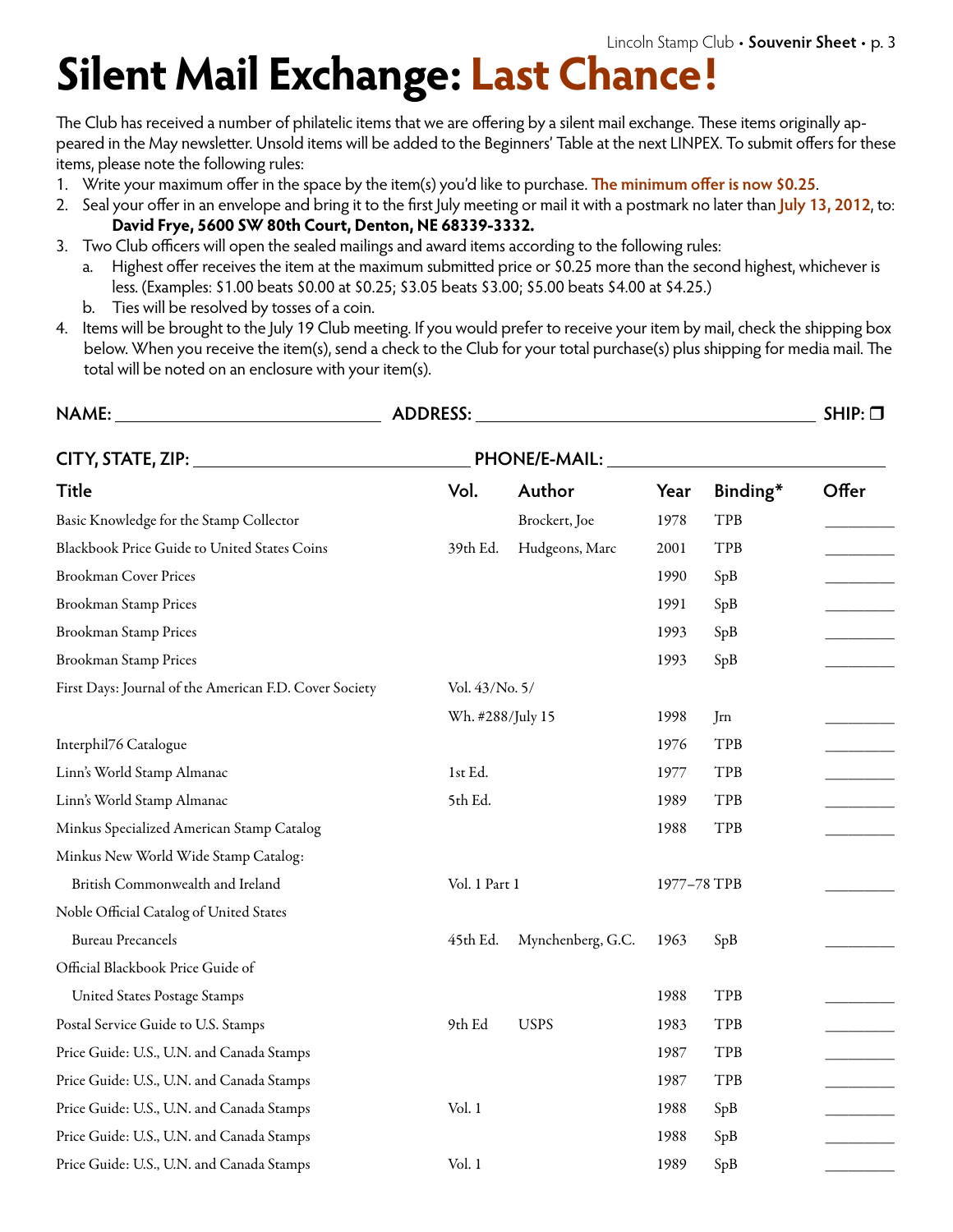## p. 4 • **Souvenir Sheet** • Lincoln Stamp Club

| S.P.A. Journal                                           | Vol. 43/No. 7/Mar.  |                   | 1981 | Jrn   |  |
|----------------------------------------------------------|---------------------|-------------------|------|-------|--|
| S.P.A. Journal                                           | Vol. 44/No. 10/June |                   | 1982 | Jrn   |  |
| Scott Specialized Catalogue of United States Stamps      |                     |                   | 1977 | HB    |  |
| Scott Specialized Catalogue of United States Stamps      |                     |                   | 1977 | TPB   |  |
| Scott Specialized Catalogue of United States Stamps      |                     |                   | 1978 | TPB   |  |
| Scott Specialized Catalogue of United States Stamps      |                     |                   | 1982 | TPB   |  |
| Scott Specialized Catalogue of United States Stamps      |                     |                   | 1988 | TPB   |  |
| Scott Specialized Catalogue of United States Stamps      |                     |                   | 1989 | TPB   |  |
| Scott Specialized Catalogue of United States Stamps      |                     |                   | 1991 | TPB   |  |
| Scott Specialized Catalogue of United States Stamps      |                     |                   | 1992 | TPB   |  |
| Scott Specialized Catalogue of United States Stamps      |                     |                   | 1997 | TPB   |  |
| Scott Specialized Catalogue of United States Stamps      |                     |                   | 2000 | TPB   |  |
| Scott Standard Postage Stamp Catalogue                   | Vols. 2-4           |                   | 1981 | TPB   |  |
| Scott Standard Postage Stamp Catalogue                   | Vol.1               |                   | 1983 | TPB   |  |
| Scott Standard Postage Stamp Catalogue                   | Vols. 1,2,4         |                   | 1983 | TPB   |  |
| Scott Standard Postage Stamp Catalogue                   | Vol. 3              |                   | 1984 | TPB   |  |
| Scott Standard Postage Stamp Catalogue                   | Vol. 2              |                   | 1987 | TPB   |  |
| Scott Standard Postage Stamp Catalogue                   | Vols. $1-4$         |                   | 1988 | TPB   |  |
| Scott Standard Postage Stamp Catalogue                   | Vols. $1-2$         |                   | 1989 | TPB   |  |
| Scott Standard Postage Stamp Catalogue                   | Vols. 1-4           |                   | 1989 | TPB   |  |
| Scott Standard Postage Stamp Catalogue                   | Vol.1               |                   | 1990 | TPB   |  |
| Scott Standard Postage Stamp Catalogue                   | Vol. 3              |                   | 1991 | TPB   |  |
| Scott Standard Postage Stamp Catalogue                   | Vols. $1-4$         |                   | 1992 | TPB   |  |
| Scott Standard Postage Stamp Catalogue                   | Vol.1               |                   | 1994 | TPB   |  |
| Scott Standard Postage Stamp Catalogue: Combined Edition |                     |                   | 1971 | HB    |  |
| Scott U.S. First Day Cover Catalogue                     |                     |                   | 1988 | TPB   |  |
| Scott U.S. First Day Cover Catalogue                     |                     |                   | 1995 | TPB   |  |
| Scott U.S. First Day Cover Catalogue                     |                     |                   | 1996 | TPB   |  |
| Scott U.S. First Day Cover Catalogue                     |                     |                   | 2000 | TPB   |  |
| Scott's United States Stamp Catalogue: Specialized       |                     |                   | 1962 | HB    |  |
| Scott's United States Stamp Catalogue: Specialized       |                     |                   | 1964 | HB    |  |
| Scott's United States Stamp Catalogue: Specialized       |                     |                   | 1976 | HB    |  |
| Stamp Collecting: The Complete, Easy Guide               |                     |                   |      |       |  |
| to the World's Most Popular Hobby                        |                     | Adams, Charles F. | 1992 | TPB   |  |
| Stanley Gibbons British Commonwealth                     | Part 1              |                   | 1987 | HB    |  |
| Stanley Gibbons Postage Stamp Catalogue                  | Part 1              |                   | 1969 | HB    |  |
| U.S. Specialist                                          | Vol. 54/No. 12/Dec. |                   | 1993 | Jrn   |  |
| United States Specialized Catalog of First Day Covers    | 43rd Ed.            | August, Leo and   |      |       |  |
|                                                          |                     | Gerald Strauss    | 1976 | Pamph |  |

**\*KEY: Bind=Binder • HB=Hardback • Jrn=Journal • Mag=Magazine • Pamph=Pamphlet • TPB=Trade Paperback • SpB=Spiral-bound**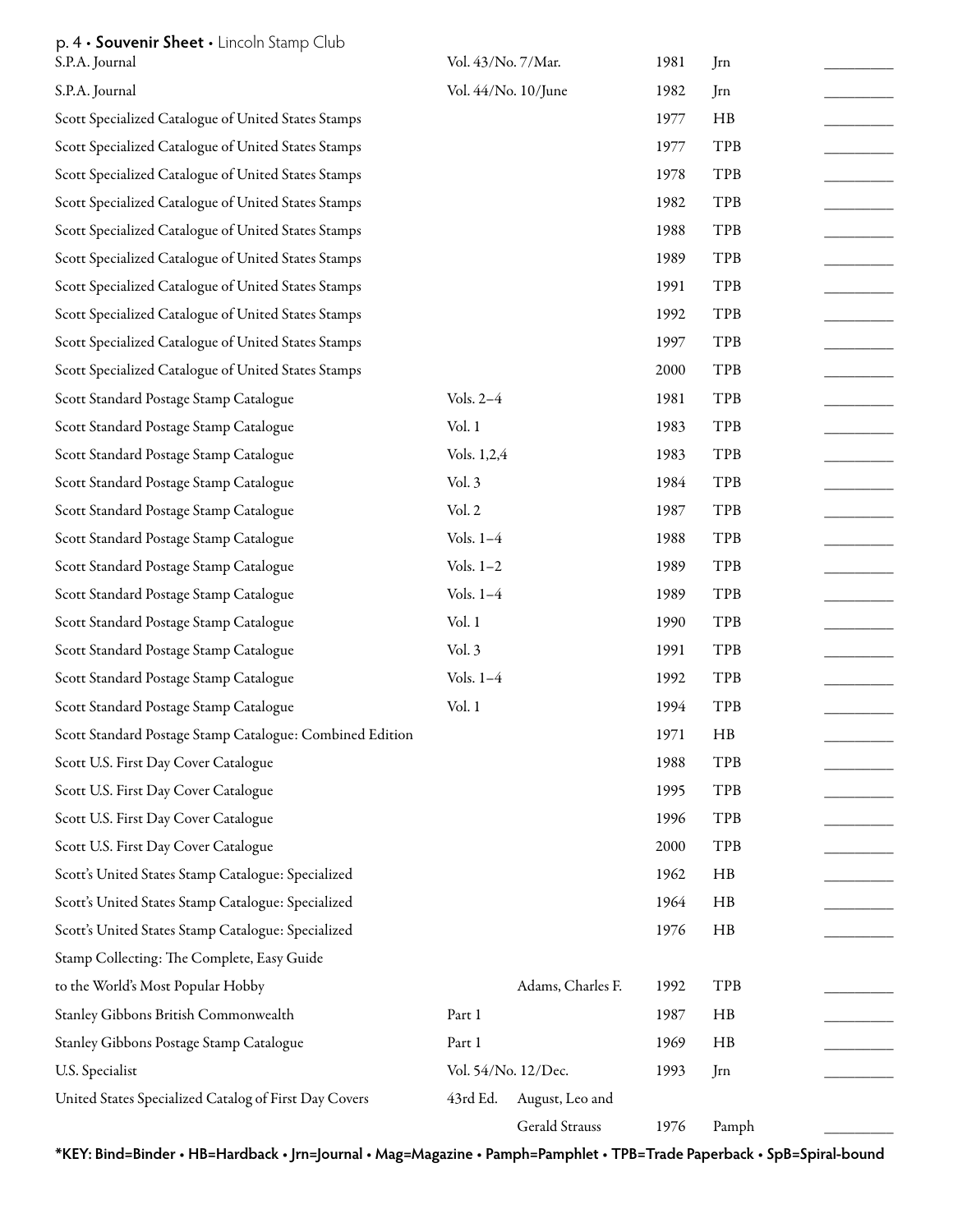## **World's Greatest Philatelic Research In One Place Online: www.globalphilateliclibrary.org** National Postal Museum Announces Launch of Centralized Gateway

WASHINGTON, D.C., June 1, 2012—The Smithsonian's National Postal Museum announces the launch of the Global Philatelic Library Web site, a centralized information gateway to the world's greatest philatelic research. Founding partners include the National Postal Museum and Smithsonian Libraries in Washington, D.C., the Royal Philatelic Society London, and the American Philatelic Research Library in Bellefonte, Pa.

On Feb. 15, 1888, American Philatelic Association President John K. Tiffany wrote to Edward Denny Bacon, secretary of the then Philatelic Society London, regarding a joint indexing project. He said, "… I consider the project as utterly impossible of any practical execution ..." One hundred and twenty-four years later the project has become a reality. This ambitious project has become a presentday reality thanks to the inspiration and dedication of the founding partners. The Web site establishes a single destination—a responsive centralized gateway—by which philatelists around the world can search, locate, and access philatelic research from partner libraries in real time, from any computer. Searchable listings of books and publications, as well

as resource locations and access, are now just a click away, providing invaluable resources to those doing philatelic research:

- A world-class collection of printed, electronic and other media;
- Access and support for beginners, hobbyists, specialists, writers and postal historians;
- International collaboration and cooperation with philatelic libraries and museums around the world; and
- An anthology of fascinating, informative and sometimes even scandalous articles written throughout the past century about philately and some of the people involved in its history.

"A large part of the philatelic information I have acquired was discovered incidentally while searching for something else," said Thomas Lera, Winton M. Blount Research Chair at the National Postal Museum. "I hope other philatelists, scholars and researchers will push open the doors of the new global philatelic library to find the answers to their questions and uncover new ones in the process as well."

Other contributing philatelic research libraries include The Collectors Club Library in New York, Greene Foundation



(Canada), Oslo Filatelistklubb Bibliotek (Norway), Philatelistische Bibliothek Hamburg (Germany), Postal History Foundation in Tucson, Ariz., Rocky Mountain Philatelic Library in Denver, National Philatelic Society (United Kingdom) and Western Philatelic Library in Sunnyvale, Calif.

"All involved with this project should be congratulated," said Alan Holyoake, internationally known philatelist. "The introduction of a centralized gateway must be one of the most important developments ever to have taken place within the 'philatelic' world. I fully expect this centralized gateway to rapidly allow philatelists from

around the world to not only enhance their knowledge but also establish relationships and friendships with others …."

The National Postal Museum is devoted to presenting the colorful and engaging history of the nation's mail service and showcasing one of the largest and most comprehensive collections of stamps and philatelic material in the world. It is located at 2 Massachusetts Avenue N.E., Washington, D.C., across from Union Station. The museum is open daily from 10:00 a.m. to 5:30 p.m. (closed Dec. 25). For more information about the Smithsonian, call (202) 633-1000 or visit the museum's Web site at www. postalmuseum.si.edu.

**Source:** http://newsdesk.si.edu/releases/national-postal-museum-announces-launch-centralized-gateway-world-s-greatest-philatelic-res